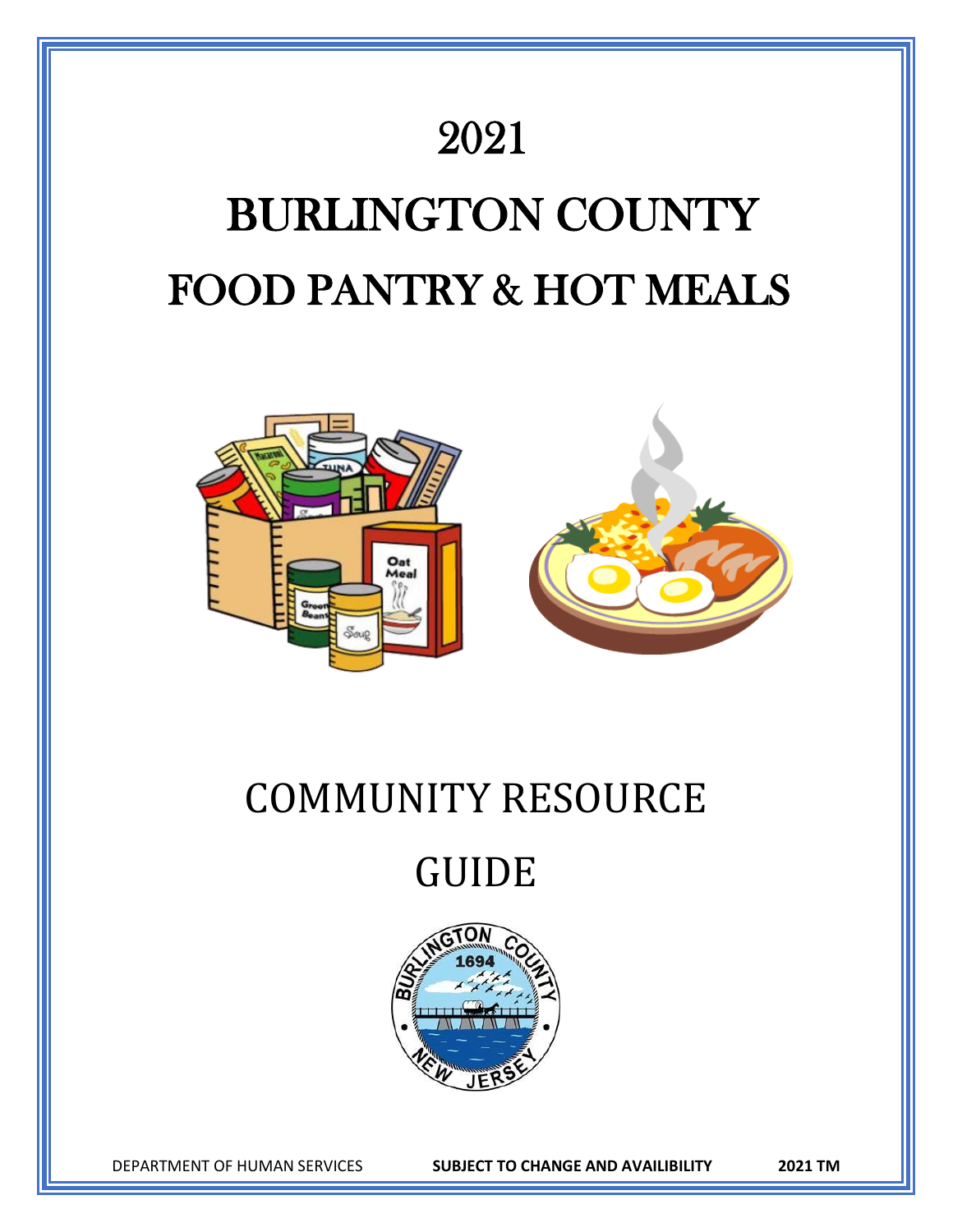# ❖

- o **Abundant Life Community Development Corp.**
- o 4151 Route 130 South Edgewater Park, NJ 08010
- o Phone: (856)461-7000
- o Contact: Andrea Armstrong
- o Distribution Hours: 2nd & 4th Wednesday 4:00pm 6:00pm
- o FOOD PANTRY

## ❖

- o **Abundant New Life Ministries**
- o 221-223 Front St. Fieldsboro, NJ 08058
- o Phone: (609)424-0088
- o Contact: Cynthia Smith
- o Distribution Hours: 2nd Thursday 1pm-5pm
- o FOOD PANTRY

#### ❖

- o **Beacon of Hope Inc.**
- o 41 Mill Street #1 Mt. Holly, NJ 08060
- o Phone: (609)288-6517
- o Contact: Darlene Trapper
- o Distribution Hours: Every Friday 9:00am 2:00pm / Monday Wednesday 9:00am-1:00pm for clothes give away
- o FOOD PANTRY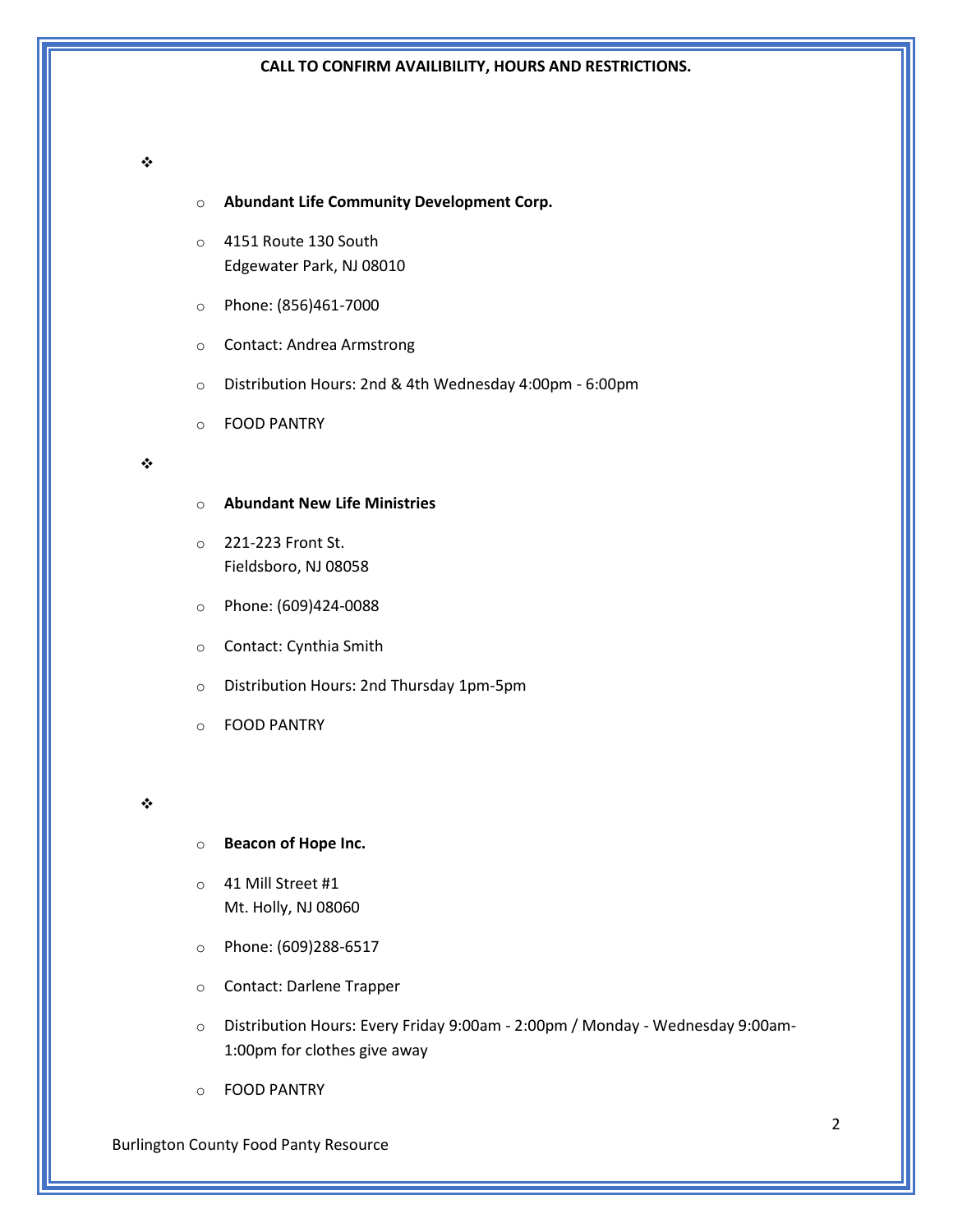## ❖

# o **Bethel AME**

o 512 North Church St. Moorestown, NJ 08057

- o Phone: (856) 235-3152
- o Distribution Hours: 2nd and 4th Wednesdays 9:30 am- 11am
- o FOOD PANTRY

## ❖

- o **Beverly Methodist Church**
- o 133 Warren Street Beverly, NJ 08010
- o Phone: (609) 251-2768 or (609) 387-2360
- o Contact: Ginger Coon
- o Distribution Hours: Every 3rd Wednesday 3:00 pm- 5:00 pm
- o FOOD PANTRY/MEALS/TOILETRIES

- o **Burlington SDA (Seven Day Adventist) Church**
- o 256 Conover Street Burlington, NJ 08016
- o Phone: (609)386-6133
- o Contact: Lloyd Laing
- o Distribution Hours: 3rd Tuesday 10am 2pm
- o FOOD PANTRY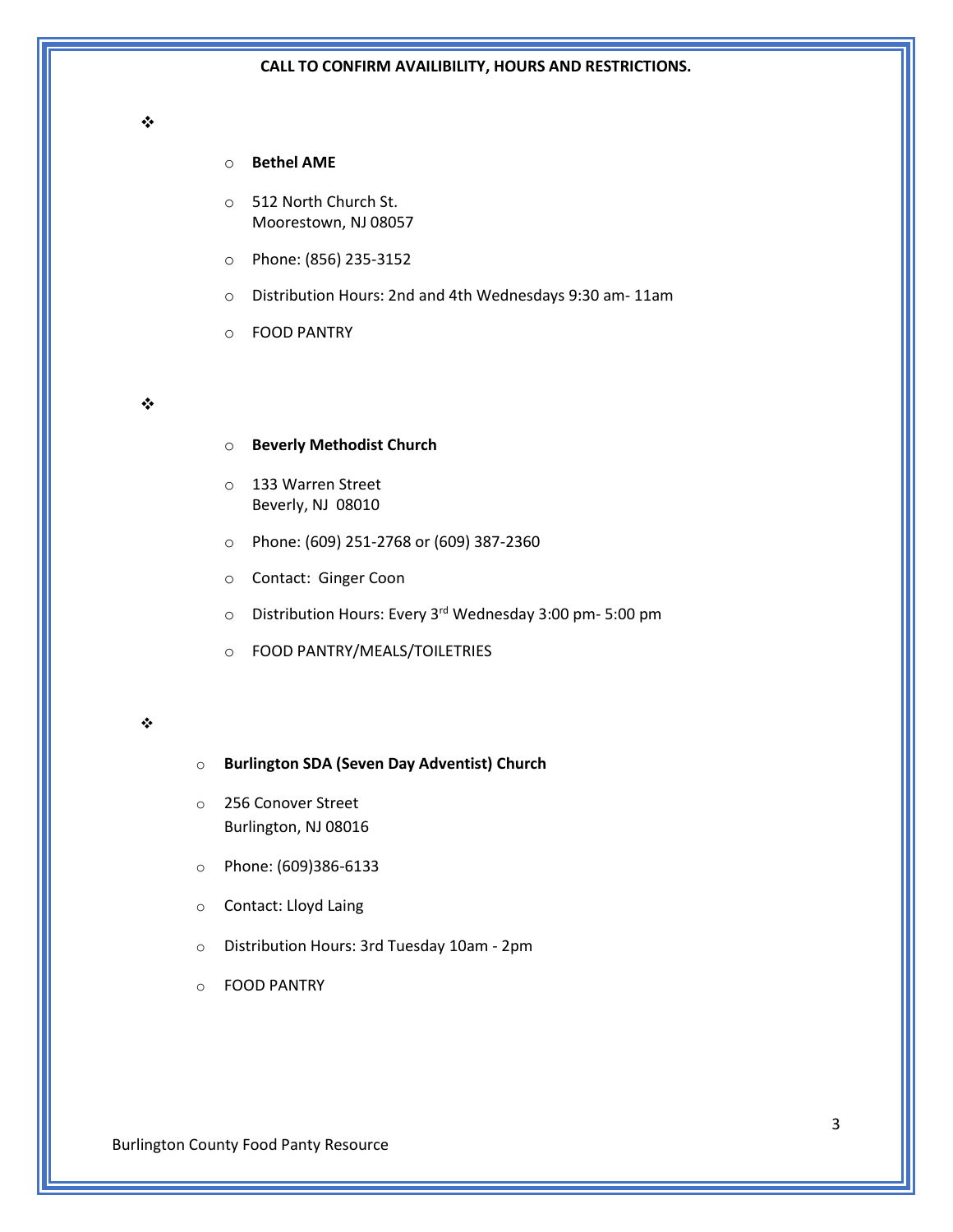#### ❖

## o **Burlington Twp. Food Pantry**

- o 1200 N Route 130 Burlington, NJ 08016
- o Phone: (609)280-6447
- o Contact: Domenic Zulla
- o Distribution Hours: Every Wednesday 9:00am-11:00am
- o FOOD PANTRY

#### ❖

# o **Calvary Baptist Church of South Jersey**

- o 116 N. Broad St. Beverly, NJ 08010
- o Phone: (856)282-0476
- o Contact: Adrienne Gittens
- o Distribution Hours: 3rd, 4th and 5th Wednesday and every Saturday 6pm-8pm, occasionally closed if distribution day falls on or around a holiday
- o FOOD PANTRY

### ❖

- o **Cathedral of Love Community Church**
- o 139 Beverly Rancocas Road Willingboro, NJ 08046
- o Phone: (609)835-4141
- o Contact: Patricia Johnson
- o Distribution Hours: Monday, Wednesday & Friday 9:00am 1:00pm (Preferred to call in advance & MUST have ID)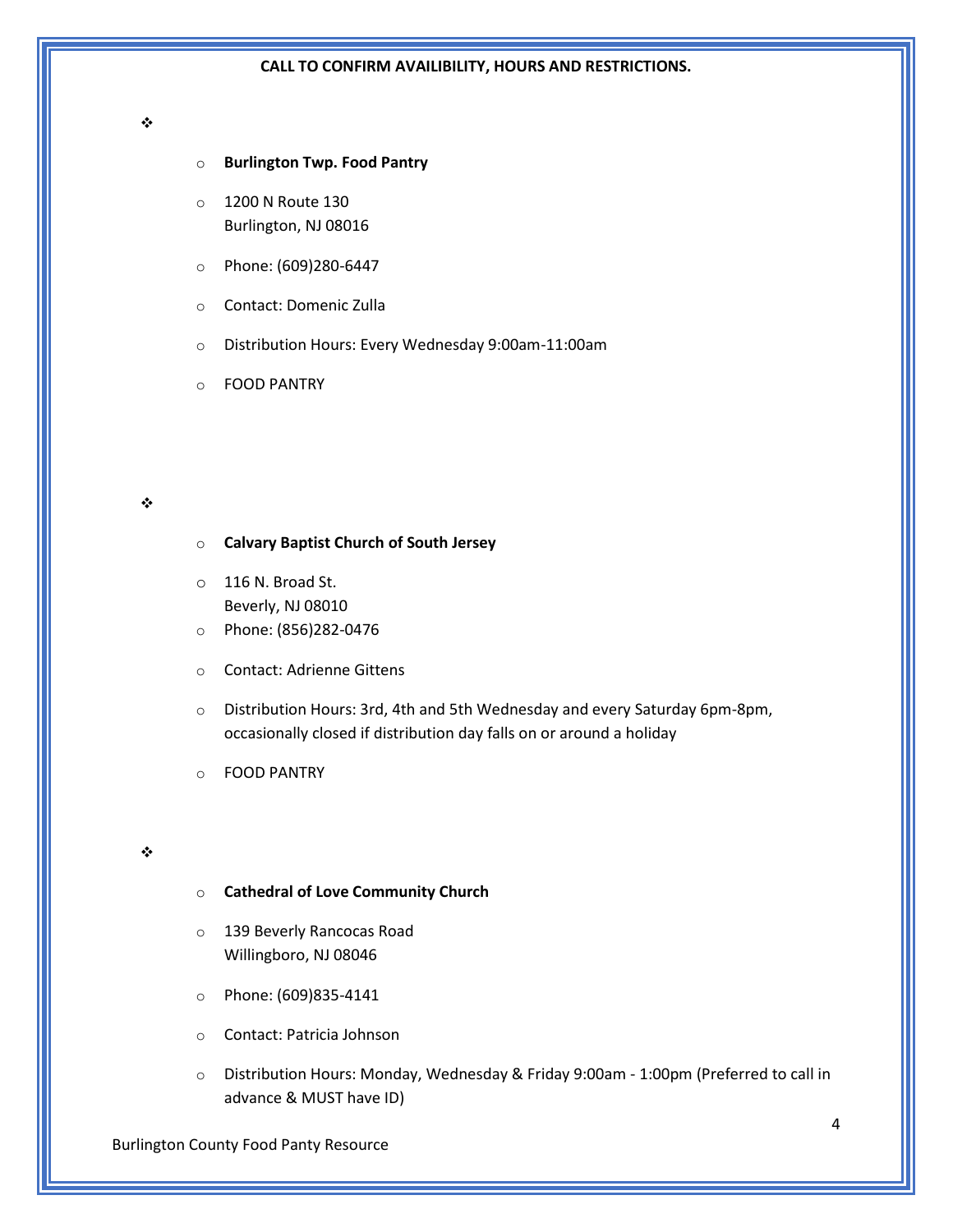o FOOD PANTRY

# ❖

- o **Catholic Charities- Emergency & Community Services**
- o 450 Veterans Dr. Burlington, NJ 08016
- o Phone: (856)764-6940
- o Contact: Troy Randolph
- o Distribution Hours: Monday 1pm 3:30pm, Tuesday & Thursday 9:00am 11:30am / Wednesdays 9:30am - 10:30am & 1:00pm - 3:30pm
- o FOOD PANTRY

#### ❖

- o **Christian Caring Center**
- o 378 Lakehurst Road Browns Mills, NJ 08015
- o Phone: (609)893-0700
- o Contact: Madelyn Mears-Sheldon
- o Distribution Hours: FOOD PANTRY: Monday Saturday 10:00am-3:00pm, HOT MEALS: Monday-Saturday 12:00pm-1:30pm (NO SERVICES 1st THURSDAY & SATURDAY of the MONTH)
- o FOOD PANTRY/HOT MEALS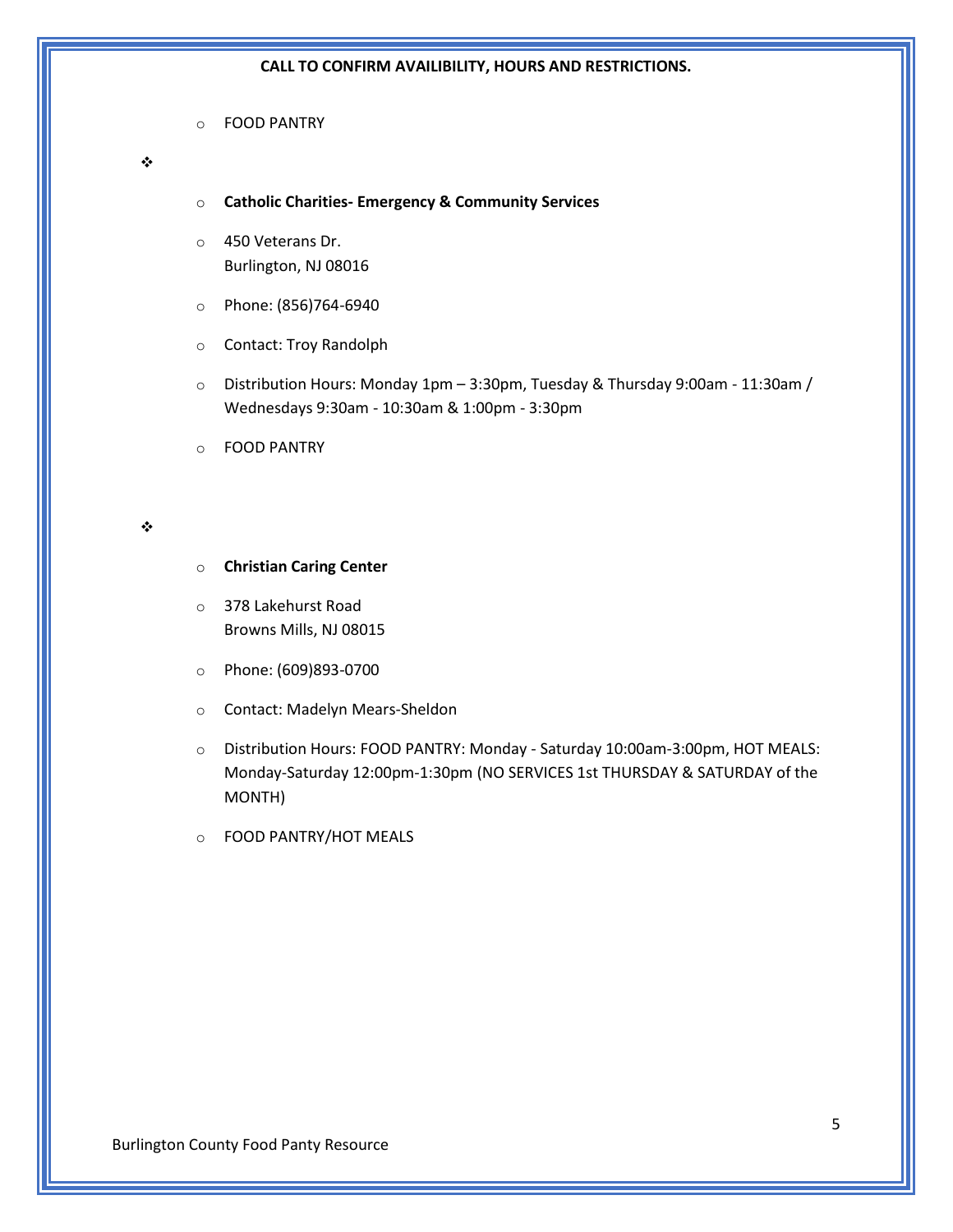#### ❖

- o **Christian Community Center-Extended Hand Ministries**
- o 275 Holeman Street Mt. Holly, NJ 08060
- o Phone: (609)914-4270
- o Contact: Michael Gould
- o Distribution Hours: FOOD PANTRY Monday & Wednesday 11am-2pm / HOT MEALS Monday & Wednesday 1pm-2pm
- o FOOD PANTRY/HOT MEALS

#### ❖

- o **Church of the Good Shepherd UM Church**
- o 110 Buckingham Drive Willingboro, NJ 08046
- o Phone: (609)877-6088
- o Contact: Dolores Richards
- o Distribution Hours: 3rd Saturday 5pm 9pm
- o FOOD PANTRY

- o **Delaware Valley Baptist Church**
- o 493 Beverly Rancocas Road Willingboro, NJ 08046
- o Phone: (609)871-2121
- o Contact: Alpha Andrews
- $\circ$  Distribution Hours: 3rd Tuesday 9:00-11:30 (provides emergency services & clothing)
- o FOOD PANTRY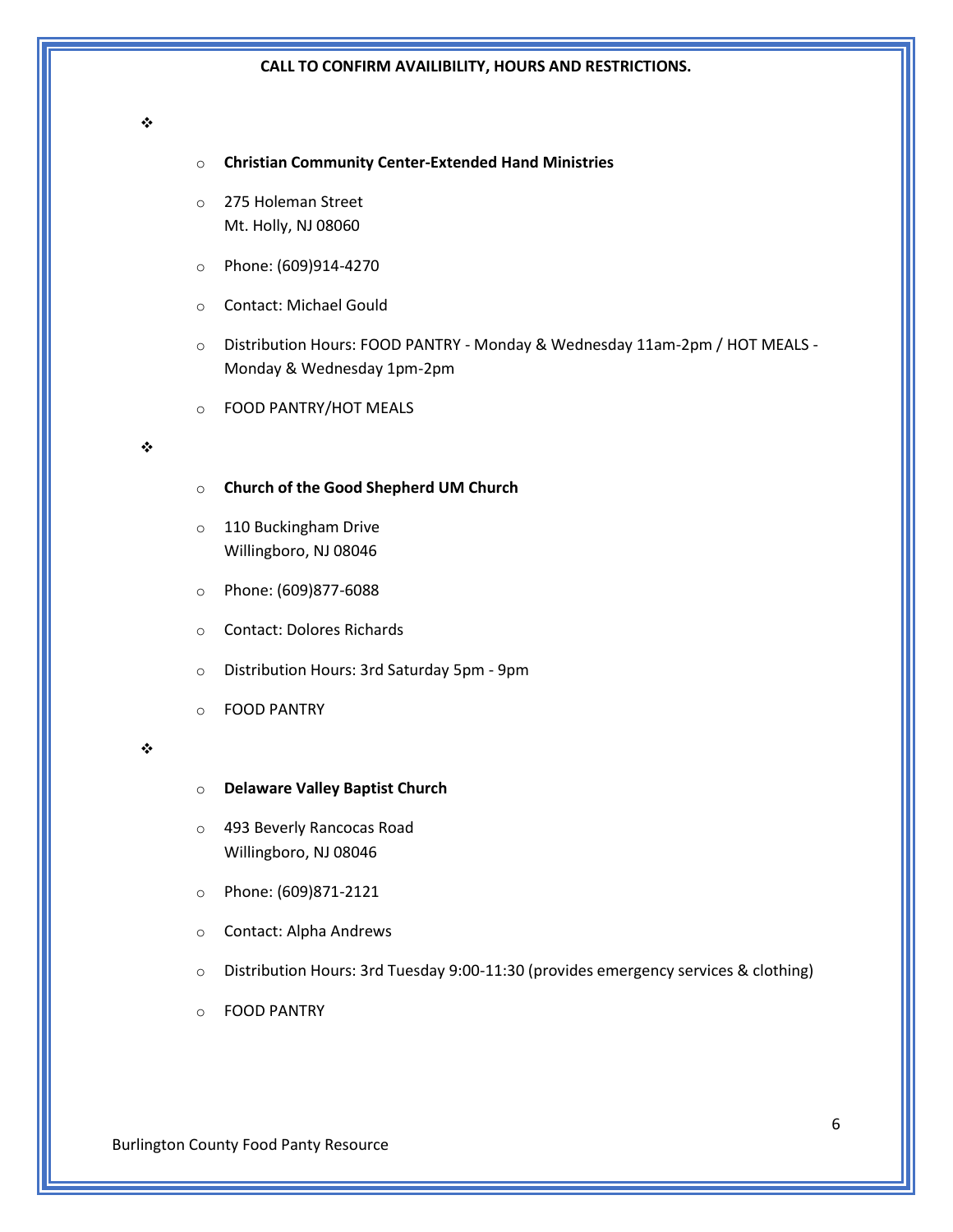#### ❖

- o **Epworth UM Church (Bread of Life FOOD PANTRY)**
- o 501 Morgan Avenue Palmyra, NJ 08065
- o Phone: (856)829-1908
- o Contact: Dale Neas
- o Distribution Hours: 3rd Saturday 10am-1:00pm
- o FOOD PANTRY

#### ❖

- o **First Baptist Church**
- o 19 West Main St. Moorestown, NJ 08057
- o Phone: (856)235-1180
- o Distribution Hour: Every Tuesday 11am-1pm & 5:30 pm to 7pm, Every Thursday 11am-1pm
- o FOOD PANTRY

#### ❖

# o **First Moravian Church - Fishes & Loaves Food FOOD PANTRY**

- o 228 E. Washington St. & Bridgeboro Riverside, NJ 08075
- o Phone: (856)461-0132
- o Contact: Rich Fynan
- o Distribution Hours: 3rd Saturday 9:00am Noon
- o FOOD PANTRY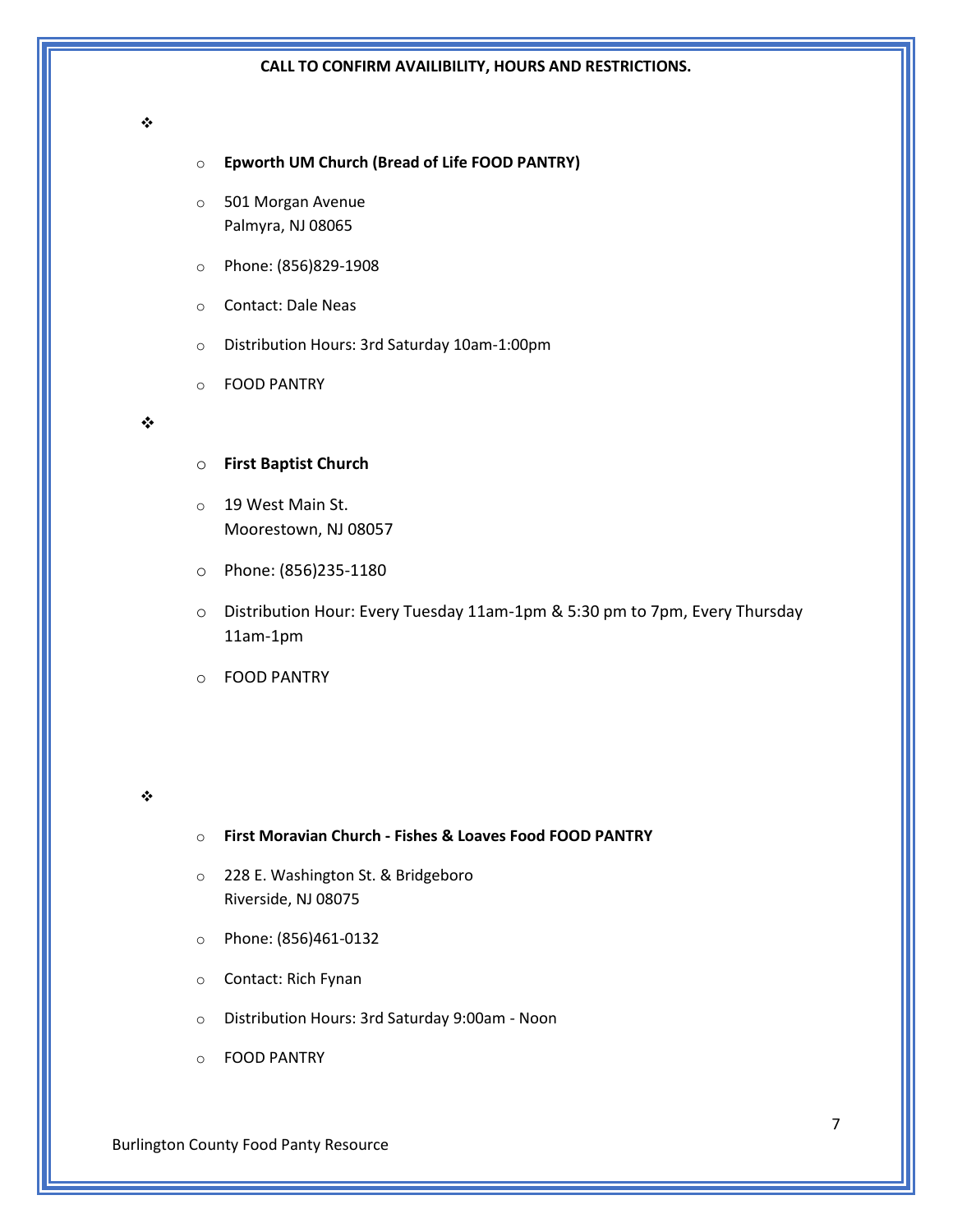#### ❖

## o **First Presbyterian Church**

- o 125 Garden Street Mt. Holly, NJ 08060
- o Phone: (609)267-0330
- o Contact: Jan Delango
- o Distribution Hours: Every Monday & Friday 12:00noon 1:00pm
- o FOOD PANTRY/ HOT MEALS

#### ❖

- o **Grace Episcopal Church**
- o 43 Elizabeth Street Pemberton, NJ 08068
- o Phone: (609)894-8001
- o Contact: Joan Hess
- o Distribution Hours: Every 3rd Saturday 10:00am-2:00pm
- o FOOD PANTRY

- o **Haitian Baptist Church**
- o 203 Sunset Road Burlington, NJ 08016
- o Phone: (609)386-0244
- o Contact: Lea Nazaire
- o Distribution Hours: 3rd Wednesday 4:00pm 6:00pm
- o FOOD PANTRY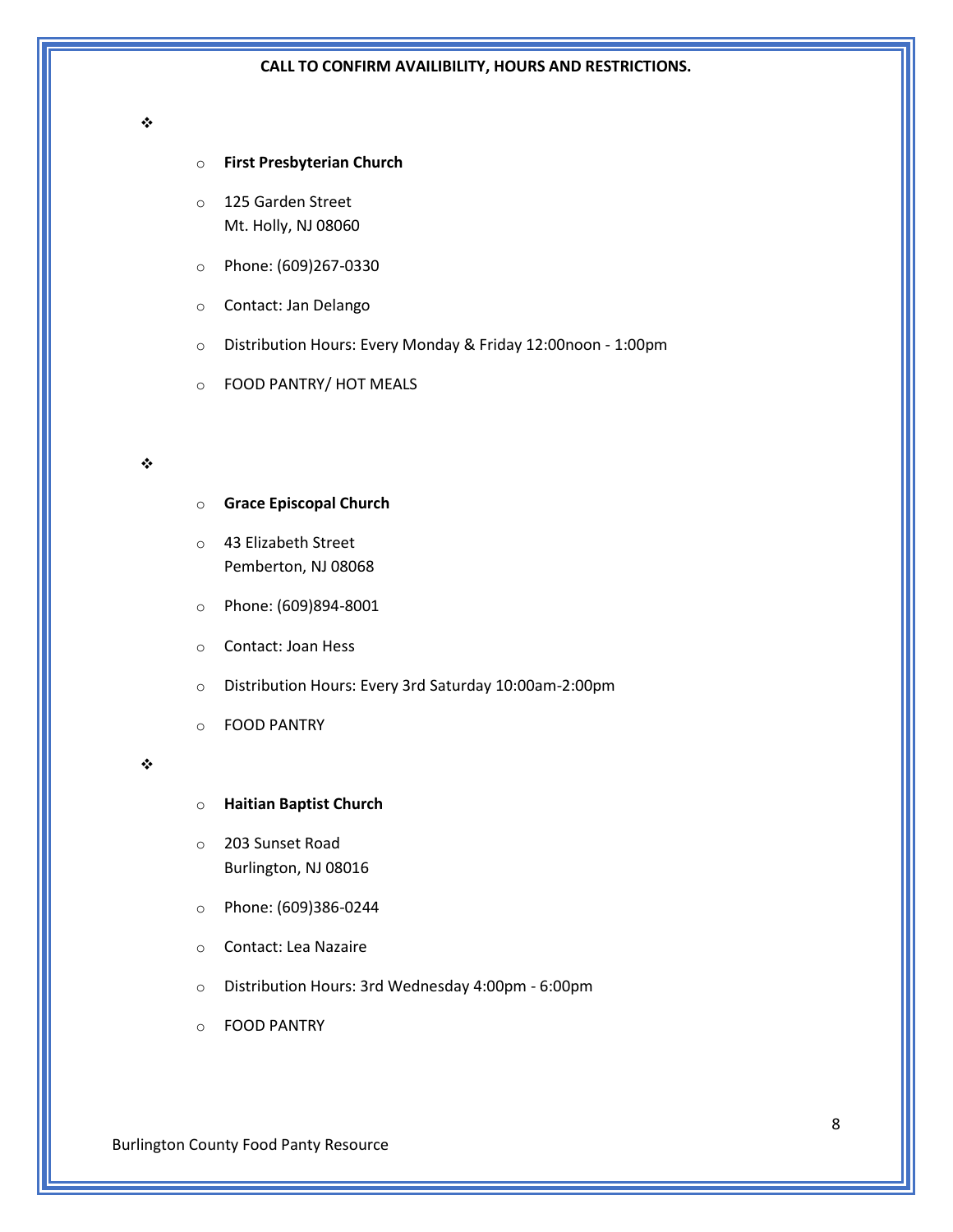#### ❖

# o **House of God Church**

- o 58 S. Bridgeboro Street Delran, New Jersey 08075
- o Phone: (856)764-1515
- o Contact: Leatrice Caldwell
- o Distribution Hours: Every 3rd Saturday 9:00am 12pm
- o FOOD PANTRY

#### ❖

- o **Humanity First USA**
- o 500 Bridge Street Willingboro, NJ 08046
- o Phone: (609)330-4578
- o Contact: Sheraz Syed
- o Distribution Hours: Every 3rd Saturday, Noon 4:00pm
- o FOOD PANTRY

## ❖

## o **Legacy Treatment Center (Kairos House)**

- o 201 Spout Spring Avenue Mt Holly, NJ 08060
- o Phone: (609)261-3034
- o Contact: Tiffany Grove
- o Distribution Hours: Monday Sunday 10am 4pm
- o FOOD PANTRY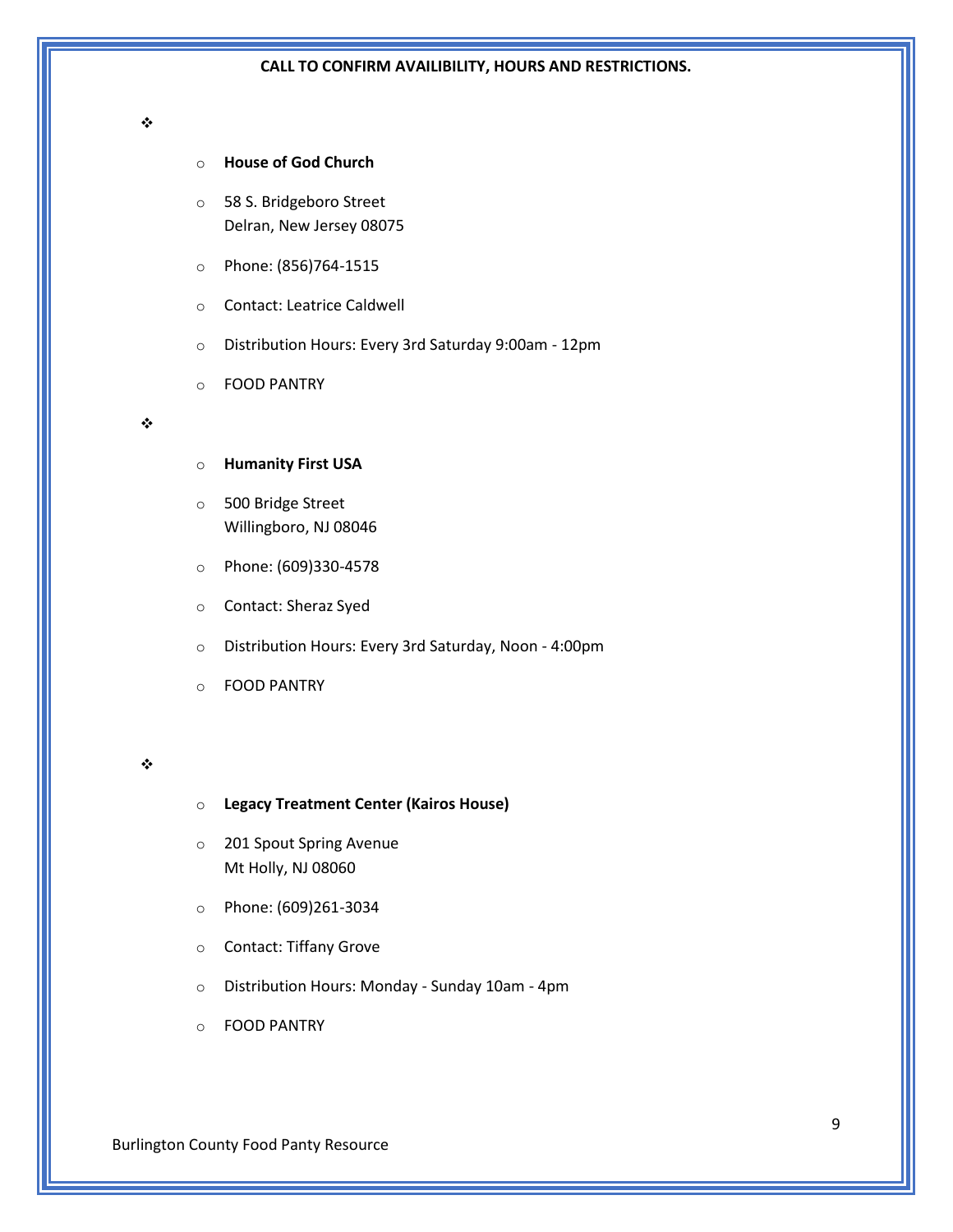#### ❖

# o **Lifegate Assembly of God**

- o 1607 Jacksonville Road Burlington, NJ 08016
- o Phone: (609)352-2302
- o Contact: Michele Dudley-Brown
- o Distribution Hours: 2nd & 4th Saturday 9:00am- 11:00am
- o FOOD PANTRY

#### ❖

- o **Mary, Queen of All Saints**
- o 4824 Camden Avenue Pennsauken, NJ 08110
- o Phone: (856)662-2721
- o Contact: Mary McGinley
- o Distribution Hours: Every Saturday 10:00am 11:30am
- o FOOD PANTRY

### ❖

- o **Masonville United Methodist Chruch (The Caring Corner Food Pantry)**
- o 200 Masonville Road Mt. Laurel Township, NJ 08054
- o Phone: (856) 234-0941
- o Contact: Reverend Karen Murray
- o Distribution Hours: Every Wednesday 4:00 pm 6:00 pm &

3 rd Saturday 9:00 am – 11:00 am

o FOOD PANTRY/TOILETRIES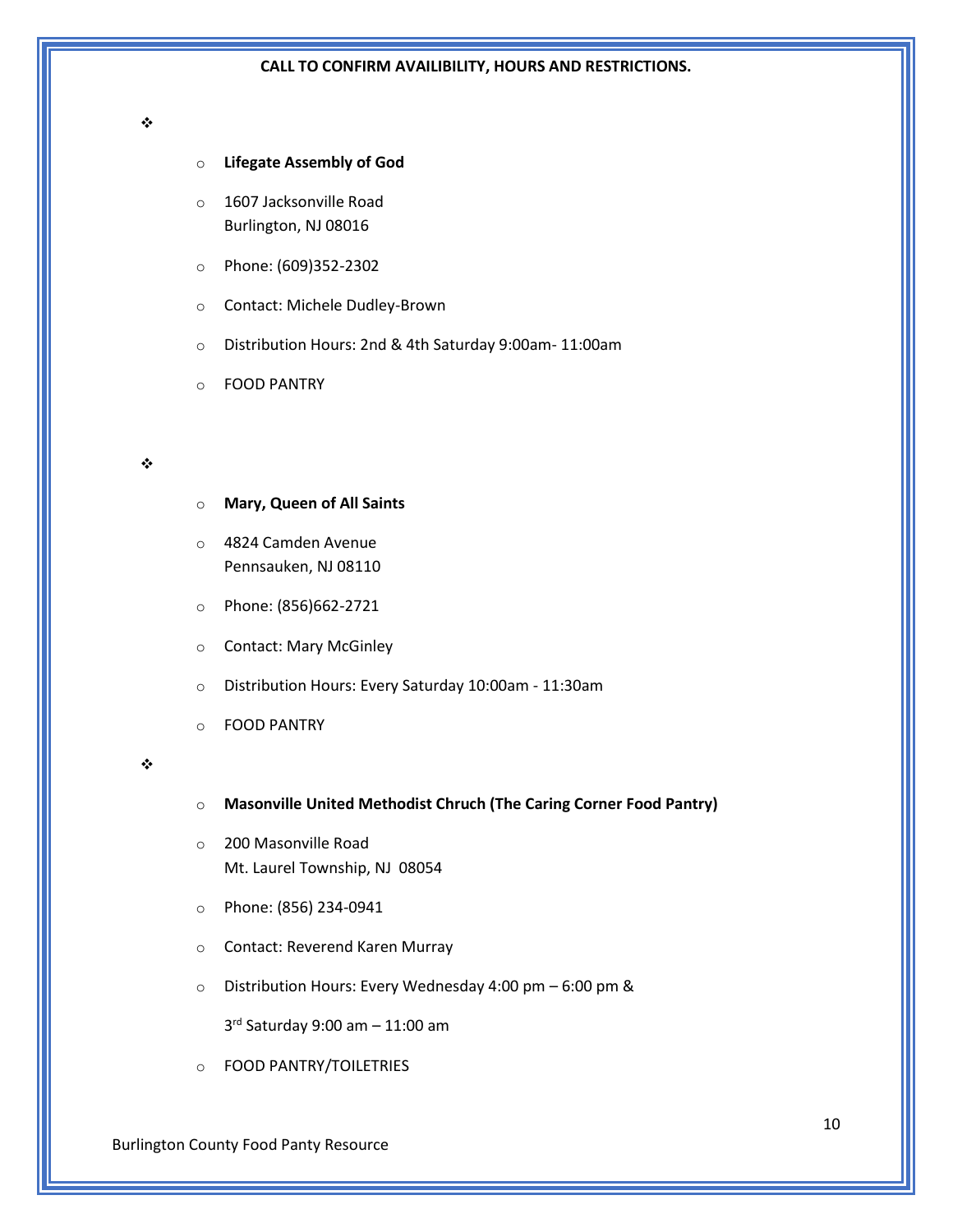#### ❖

- o **Miller's Temple C.O.G.I.C**
- o 519 Kennedy Street Palmyra, NJ 08065
- o Phone: (856)829-9811
- o Contact: Pastor Tommie Smith
- o Distribution Hours: 4th Saturday 9:00am-1:00pm
- o FOOD PANTRY

## ❖

- o **Oaks Integrated Care**
- o 770 Woodlane Road, Suite 16 Mt. Holly, NJ 08060
- o Phone: (609)267-5928
- o Contact: Aldelise Castellar
- o Distribution Hours: Monday, Tuesday & Wednesday 10:00am-12:00pm, Thursday & Friday 1:00am - 3:00pm
- o FOOD PANTRY

- o **On the Wings of Love Ministries**
- o 348 West Fourth Street Florence, NJ 08518
- o Phone: (609)496-2008
- o Contact: Diane West
- o Distribution Hours: 3rd Thursday 4:00pm 8:00pm
- o FOOD PANTRY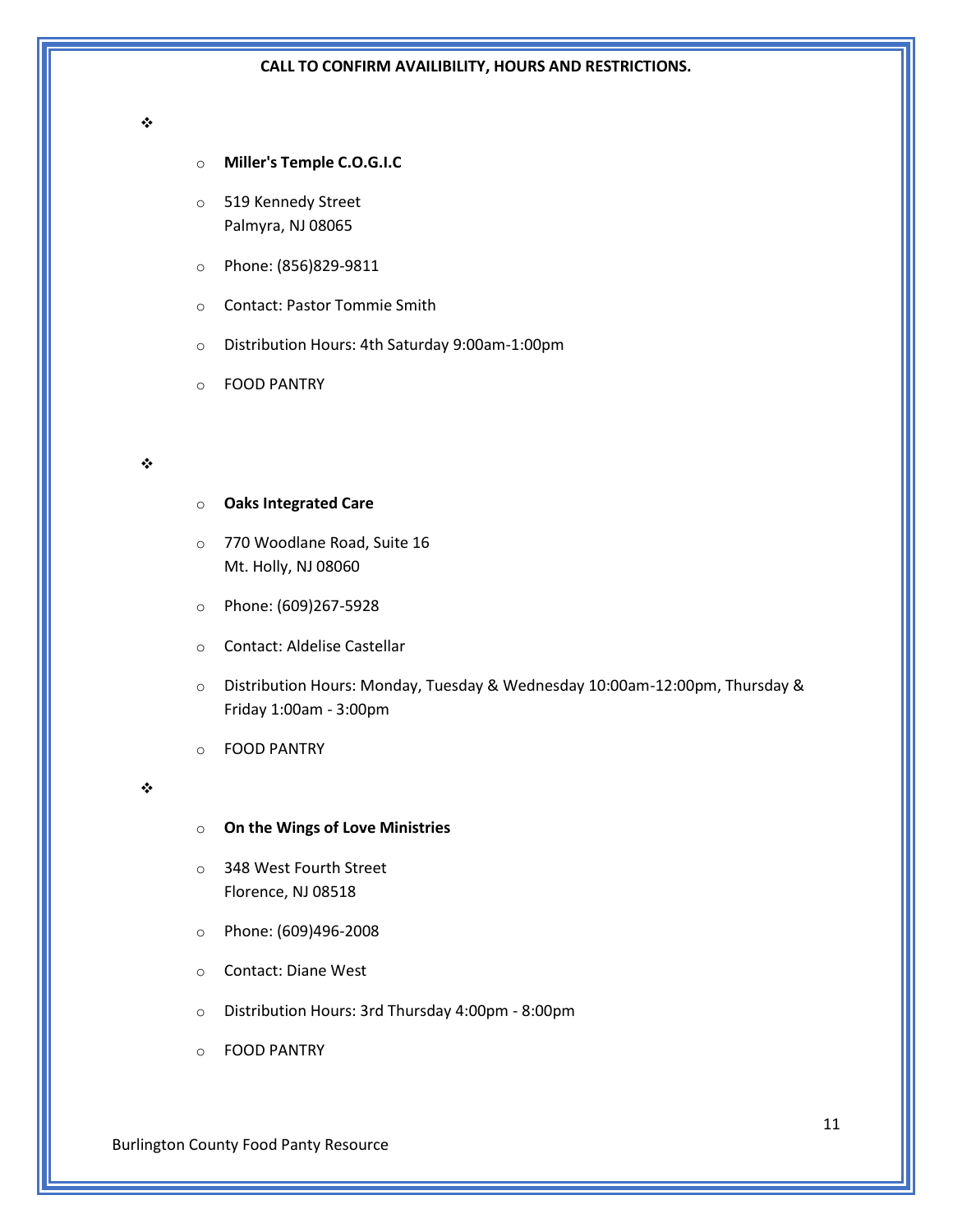#### ❖

# o **People First**

- o 1841 Burlington-Mt. Holly Rd Westampton, NJ 08060-1069
- o Phone: (609)261-4571
- o Contact: Dawne Belfon
- o Distribution Hours: Monday Friday 9:00am Noon
- o FOOD PANTRY

#### ❖

- o **Prince of Peace Lutheran Church**
- o 61 Route 70 East Marlton, NJ 08053
- o (856) 983-0607
- o Contact: Scott Rush
- $\circ$  Distribution Hours: Monday's 5:00 pm 7:00 pm & Thursday's 9:00 am 11:00 am
- o FOOD PANTRY

- o **RCCG-El-Shaddai Praise Center**
- o 2557 Saylors Pond Road Wrightstown, New Jersey 08562
- o Phone: (732)725-7445
- o Contact: Module Ajala
- o Distribution Hours: Every 2nd Saturday 9:00am 1:00pm
- o FOOD PANTRY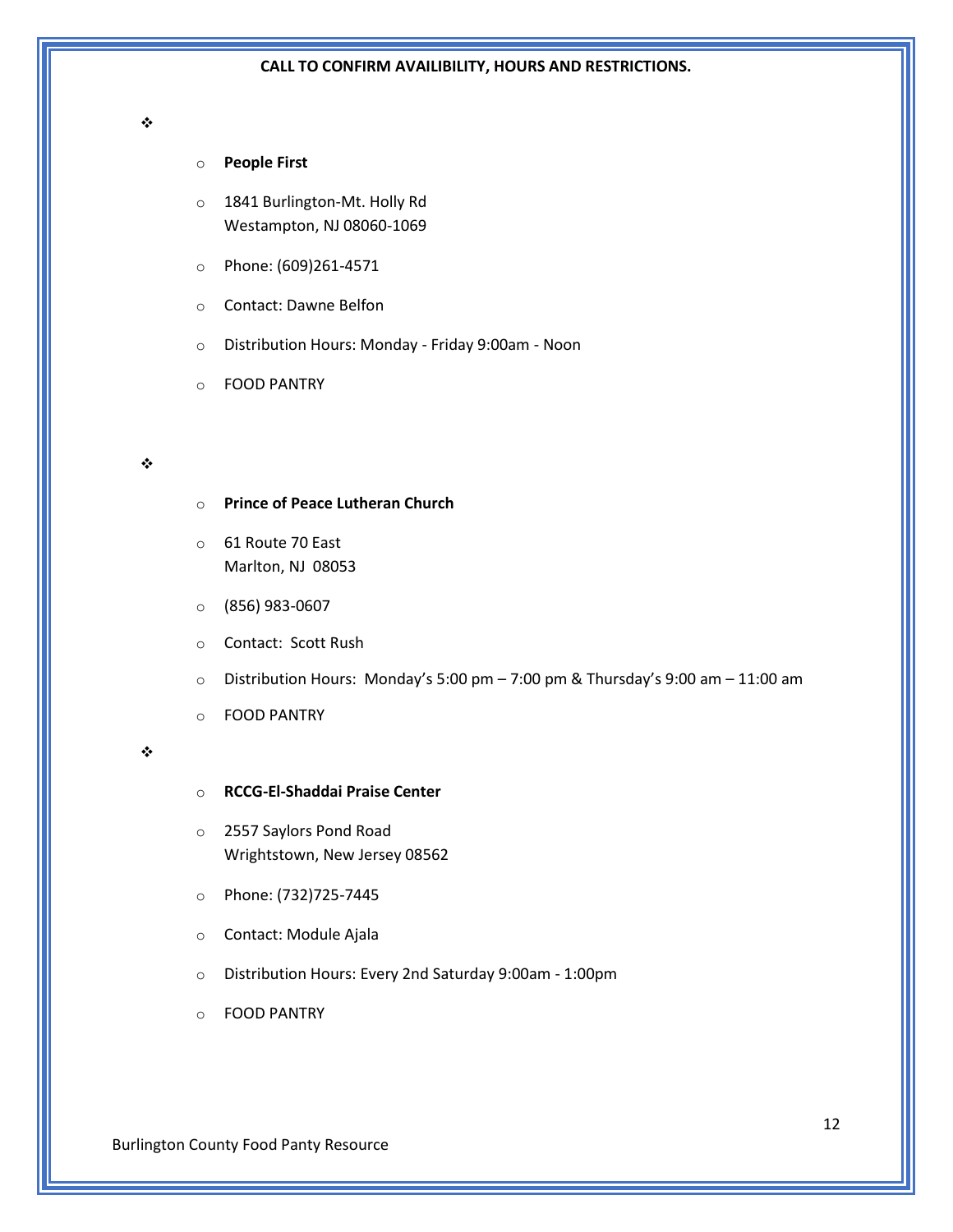#### ❖

# o **Redeemed Christian Church of God Mission**

- o 1003 Sunset Road Burlington, NJ 08016
- o Phone: (609)387-5780
- o Contact: Bola Powell
- o Distribution Hours: Every 3rd Saturday 10:00am 2:00pm
- o FOOD PANTRY

#### ❖

- o **St. Ann's Church**
- o 22 Trenton Road Browns Mills, NJ 08015
- o Phone: (609)893-3246 ext17
- o Contact: Joe Tierney
- o Distribution Hours: 2nd & 4th Thursday 10:00am-12:00pm
- o FOOD PANTRY

#### ❖

- o **St. Mary Street UM Church**
- o 483 St. Mary Street Burlington, NJ 08016
- o Phone: (609)387-1518
- o Contact: Caretha Holmes
- o Distribution Hours: Every Tuesday 11:30am 12:30pm
- o FOOD PANTRY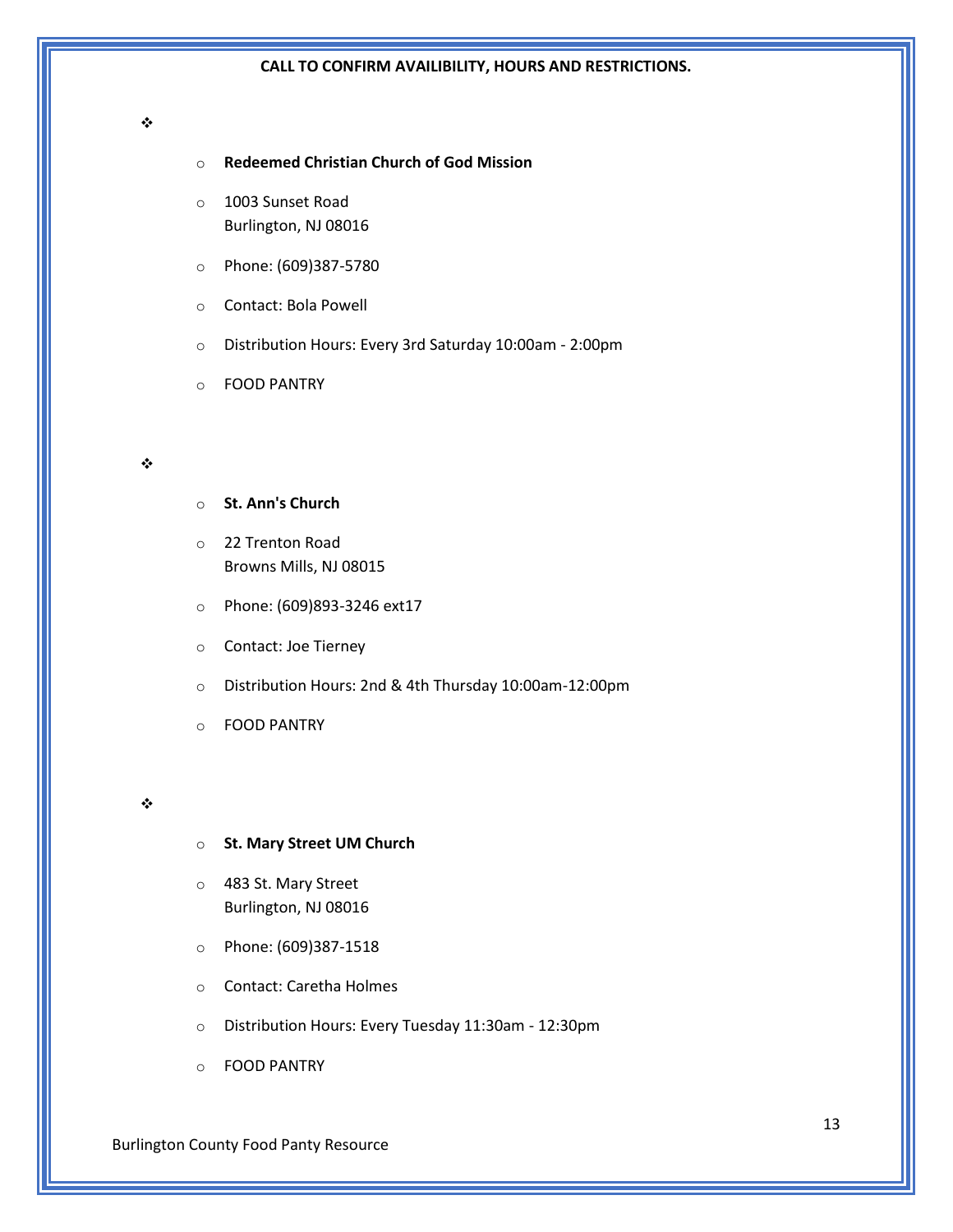#### ❖

- o **St. Mary\'s Episcopal Church - Ladle of Love**
- o 145 W. Broad Street Burlington, NJ 08016
- o Phone: (609)386-0902
- o Contact: Church Office
- o Distribution Hours: Every 2nd, 3rd & 4th Wednesday 4:00pm 6:00pm
- o FOOD PANTRY & HOT MEALS

#### ❖

- o **St. Matthew Lutheran Church**
- o 318 Chester Ave (Use rear entrance) Moorestown, NJ 08057
- o Phone: (856)235-2055
- o Distribution Hours: 1st & 3rd Mondays 12pm-2pm, 5pm-7pm
- o FOOD PANTRY

- o **SVDP - Holy Eucharist Conference**
- o 520 Medford Lakes Road Tabernacle, NJ 08088
- o Phone: (609)268-0005
- o Contact: Joanne O'Brien
- o Distribution Hours: every Tuesday & Thursday 10:00am 12:00pm
- o FOOD PANTRY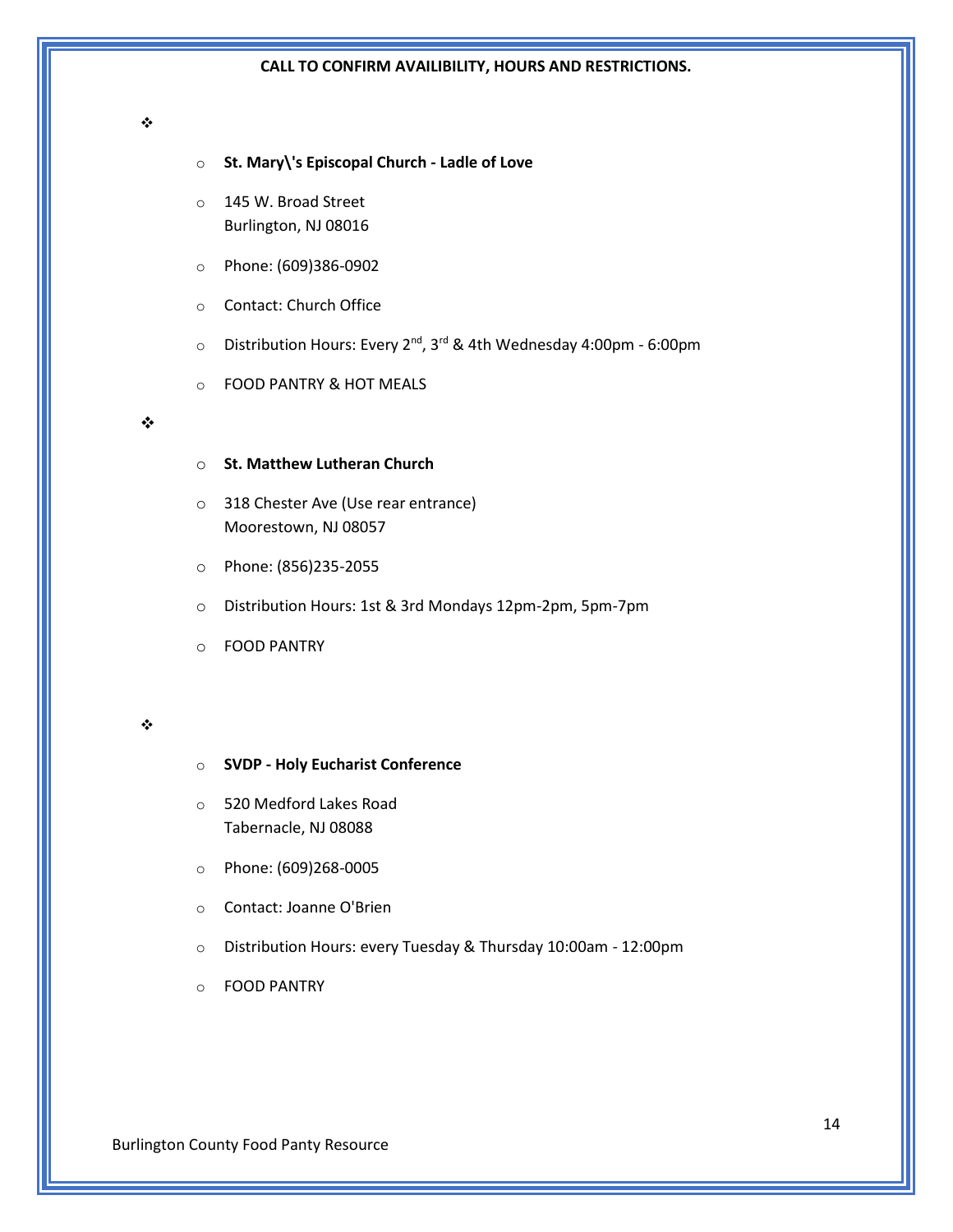#### ❖

## o **SVDP - Sacred Heart Conference**

- o 260 High Street Mt. Holly, NJ 08060
- o Phone: (609)267-9600
- o Contact: Annette Marcil
- o Distribution Hours: Monday, Tuesday, Wednesday & Friday 11:00am-1:00pm / Mondays also 6:00pm-8:00pm / Thursdays 6:30pm-8:30pm
- o FOOD PANTRY

# ❖

- o **SVDP - St. Katherine Drexel Conference**
- o 502 High Street Burlington, NJ 08016
- o Phone: (609)386-3650
- o Contact: Sharon Kenzler
- o Distribution Hours: Every Wednesday 9:30am-11am
- o FOOD PANTRY

#### ❖

- o **Tabernacle Baptist Church**
- o 150 E. 2nd Street Burlington, NJ 08016
- o Phone: (609)386-4785 ext 501
- o Contact: Andrew Scott
- o Distribution Hours: FOOD PANTRY every Monday 10:00am-1:30pm & Thursday 2:30pm-3:30pm HOT MEALS Monday 12:00pm-1:30
- o FOOD PANTRY/HOT MEALS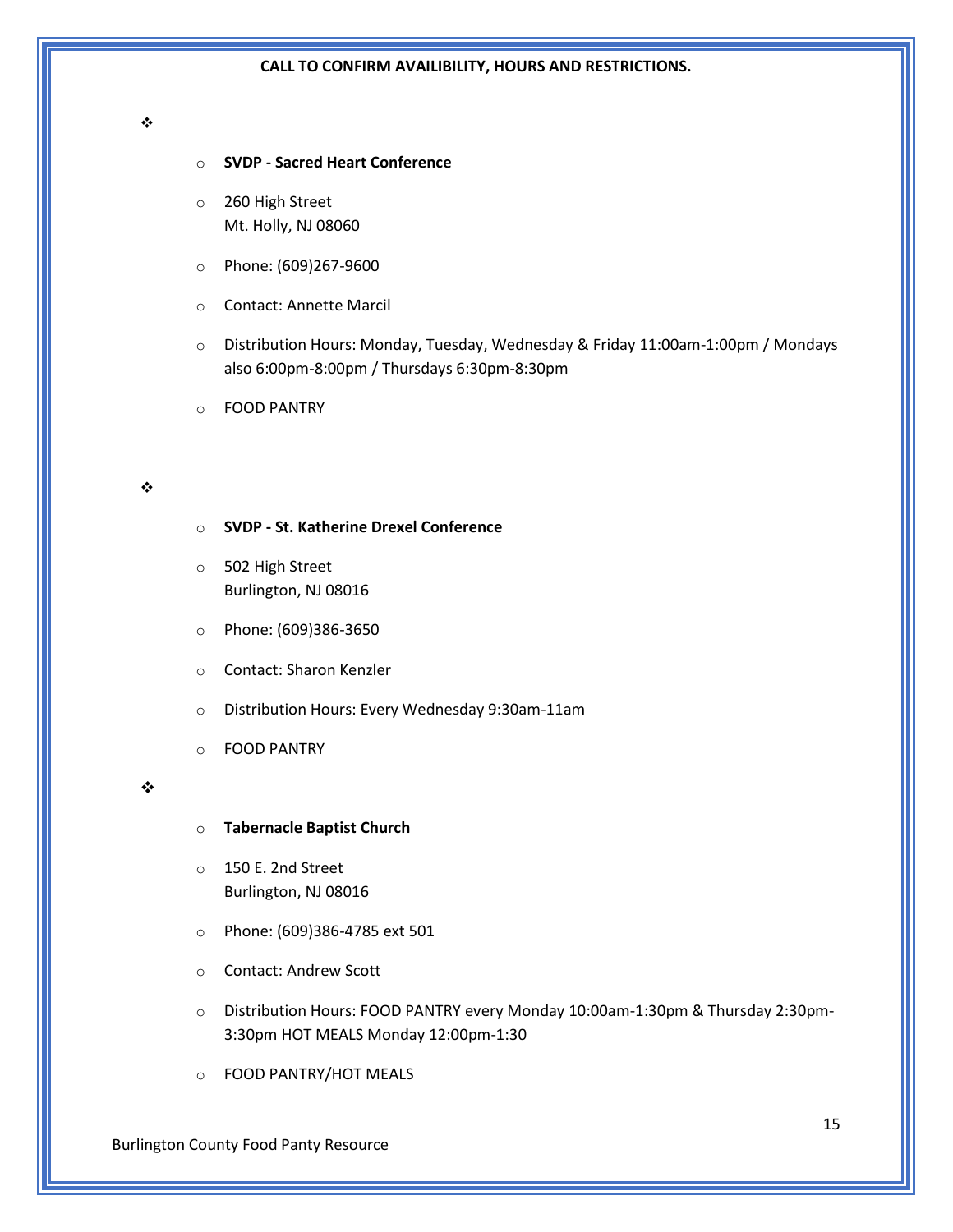# ❖

- o **True Vine Memorial Baptist Church**
- o 101 Fire House Road Browns Mills, NJ 08015
- o Phone: (609)893-3948
- o Contact: Mary Holloway
- o Distribution Hours: Every 3rd Thursday 1:00pm 4:00pm
- o FOOD PANTRY

# ❖

- o **Trinity's Table**
- o **Trinity United Methodist Church / Trenton Area Soup Kitchen/ The Muslim Center of Princeton**
- o 339 Farnsworth Ave. Bordentown, NJ 08505
- o Phone: (609)658-1984
- o Contact: Elyse Carty
- o Distribution Hours: Every Tuesday 5:00pm 6:30pm
- o FOOD PANTRY

#### ❖

# o **Wiley Mission**

- o 99 E. Main Street Marlton, NJ 08053
- o Phone: (856)983-0506
- o Contact: Lynne Allen
- o Distribution Hours: Every other Monday from 5:30pm to 7:30 pm
- o FOOD PANTRY